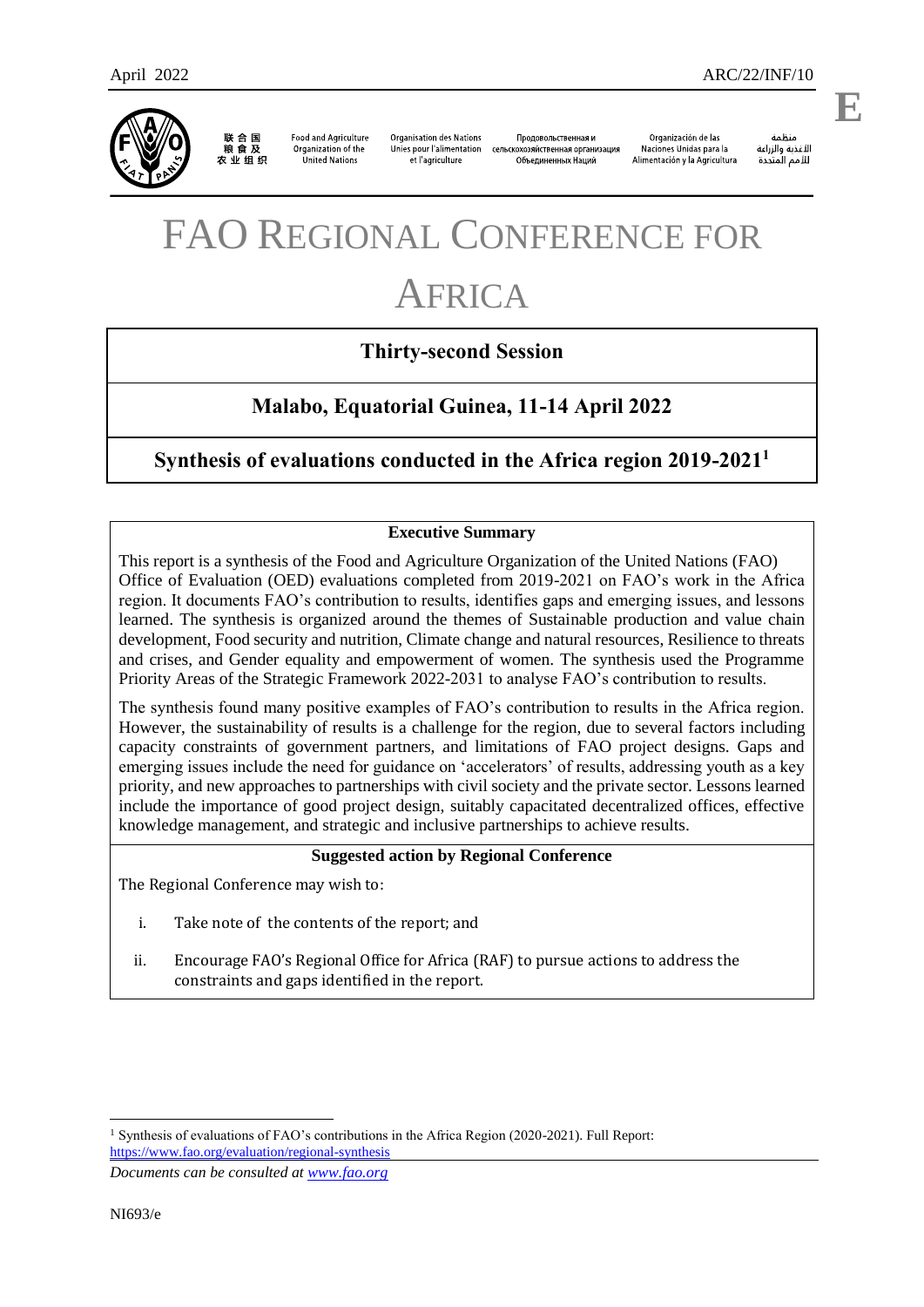*Queries on the content of this document may be addressed to:* Office of Evaluation [OED-Director@fao.org](mailto:OED-Director@fao.org)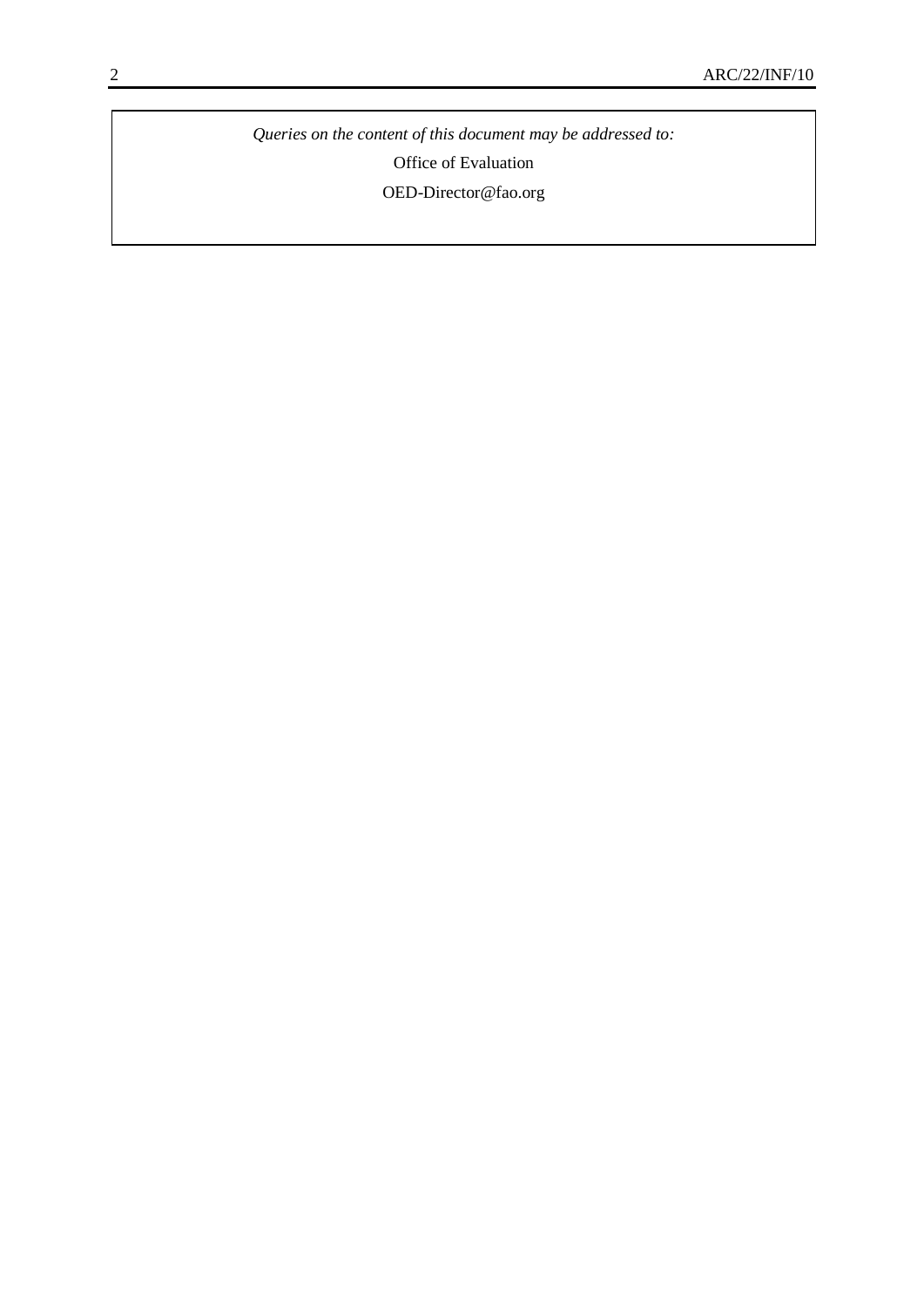#### **Introduction**

- 1. The FAO Office of Evaluation (OED) conducted a synthesis of evaluations of FAO projects and programmes implemented in the Africa region. The purpose of the synthesis is to contribute to the Organization's learning and improvement. The objective of the synthesis is to identify lessons that can contribute to an informed discussion of FAO's strategic positioning and contribution to results in the Africa region and to provide guidance for future work planning at the regional level.
- 2. This is the second synthesis of evaluations. The first synthesis was conducted in 2019-2020. The present synthesis covers evaluations completed between 2020 and 2021, as well as evaluations from 2019 that were not included in the first regional synthesis. The synthesis aims to answer questions about the results achieved through FAO's support, emerging issues and gaps that require attention and lessons that can be used to inform future programming.
- 3. A sample of 42 evaluation reports (project, thematic and country programme evaluations) was analysed under the following themes:
	- Sustainable production and value chain development;
	- Food security and nutrition;
	- Climate change and natural resources;
	- Resilience to threats and crises; and
	- Gender equality and empowerment of women.
- 4. The synthesis used Nvivo software to analyse the reports. The results of the analyses were also mapped according to the Programme Priority Areas (PPAs) of the Strategic Framework 2022–31.

#### **Contribution to results**

- 5. The synthesis found several examples of FAO's contribution to **sustainable production:** supporting countries to improve production through innovation and technology and strengthening national capacities for sustainable use and management of natural resources. FAO's support contributed to strengthened capacities of small-scale producers as well as the capacities of governments to reform policies and make evidence-based decisions on investments. There were, however, several examples where positive results were not scaled up due to a lack of financial resources, among other things.
- 6. In the area of **food security and nutrition**, FAO raised awareness of the Right to Food across countries in the region. FAO's support contributed to the development and implementation of agriculture and food-related policies and programmes that integrated nutrition as well as direct support to the most vulnerable countries to improve their nutrition strategies. The synthesis located only one evaluation covering FAO's contribution to reducing food loss and waste.
- 7. FAO strengthened the capacities of Ministries, civil society organizations and agro-pastoralists in **climate change adaptation**. FAO also helped to improve the knowledge of governments and local communities on biodiversity including ecosystems. The synthesis found examples of FAO's contribution to improved management and disposal of persistent organic pollutants and obsolete pesticides. There were, however, limitations to scaling up the results of FAO's work in managing the environment and natural resources. The evaluations identified a lack of finance as a constraint to scaling up and sustainability of results.
- 8. FAO made significant contributions to **building resilience to threats and crises** in the Africa region. The Organization helped to strengthen preparedness and response to emergencies, contributed to peace and conflict prevention and enhanced resilience. FAO also advocated for, and raised awareness on, addressing future health risks. The Organization supported improved national capacities and provided substantial policy support on zoonotic diseases and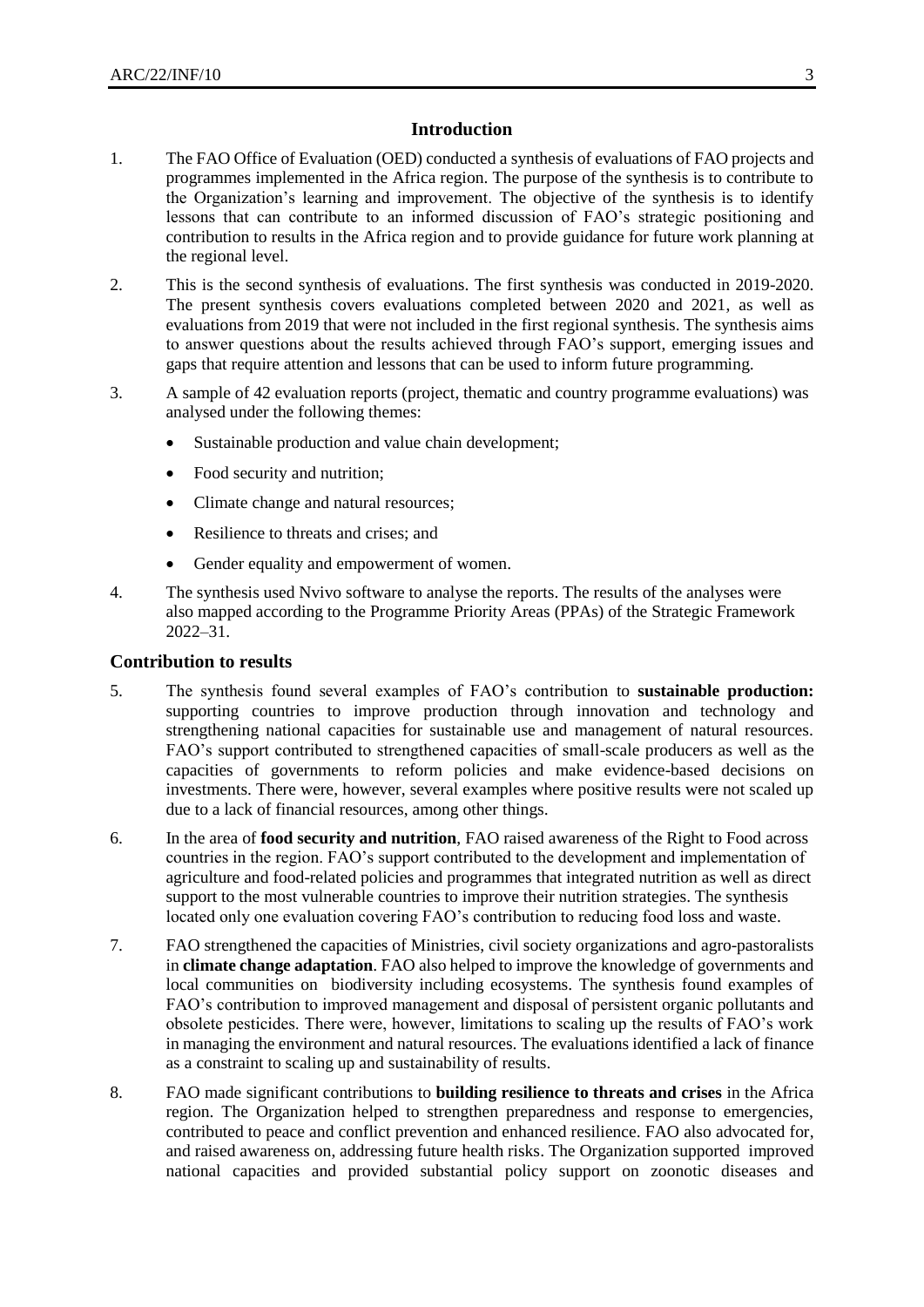Antimicrobial Resistance (AMR). There are still gaps in embedding resilience building in FAO's emergency response and in accounting for conflict in its programming. Regarding One Health, FAO has not yet been able to scale up initiatives to adequately control health risks in endemic countries or to ensure the sustainability of its interventions.

9. The synthesis found several examples of **gender equality mainstreaming** in the design of projects and programmes. There is room for strengthening FAO's work in gender equality and empowerment of women in the region, including addressing the structural and cultural barriers to gender equality and reporting on results.

#### **Enablers and constraints**

10. Key enablers of the results include the quality of FAO's partnerships with governments; its leadership and expertise in coordinating multiple stakeholders across national boundaries; the Organization's collaboration with other United Nations entities; and FAO's approach to capacity development. The main constraints are similar to those identified in the 2019-20 regional synthesis, namely, limited financial resources in governments, shortcomings in project design and human resources capacity constraints.

#### **Gaps and emerging issues**

- 11. The synthesis identified several gaps and emerging issues.
- 12. The "accelerators" of the FAO Strategic Framework 2022-31, namely, innovation, technology, data and complements are present in FAO's programmes to varying degrees and are interconnected. However, these programmes need to be more visible and deliberate going forward to achieve significant transformation of agriculture and food systems in the Africa region. There is also a need for more detailed guidance on how these four "accelerators" operate in practice.
- 13. The issue of youth is not receiving the required attention in FAO projects and programmes. The Strategic Framework 2022–31 identifies youth as a cross-cutting theme. In the African context, the youth sector needs to be addressed as a key priority.
- 14. Engagement and partnerships with civil society have tended to be transactional rather than strategic. The private sector as partners did not feature in most of the projects and programmes evaluated. There is a need to shift the nature of FAO's partnerships with civil society organizations towards a more strategic one. There is also a need to forge partnerships with the private sector, taking full consideration of the recently adopted FAO Strategy for partnerships with the private sector.
- 15. There is a gap in monitoring and evaluation at country level and in the region. Moreover, insufficient attention is paid to knowledge management.
- 16. The sustainability of results is fragile in several of the projects and programmes reviewed in the synthesis. With the constrained public finance in most African countries, FAO will need to find alternative ways to ensure both sustainability and scaling up of initiatives.

#### **Conclusions**

17. **Conclusion 1.** FAO contributed to results in the 14 Programme Priority Areas (PPAs), reflected in the overarching themes of the regional synthesis. The results to which FAO contributed are wide-ranging at the regional, national and subnational levels. These have benefited stakeholders in governments, local communities, small-scale producers and civil society organizations. FAO's most significant contribution is its capacity to strengthen governments' policy development, policy reforms and planning. Here, FAO has empowered governments through research to generate evidence, analytical and planning tools as well assharing FAO's knowledge and technical expertise in the various sectors that fall within the Organization's mandate.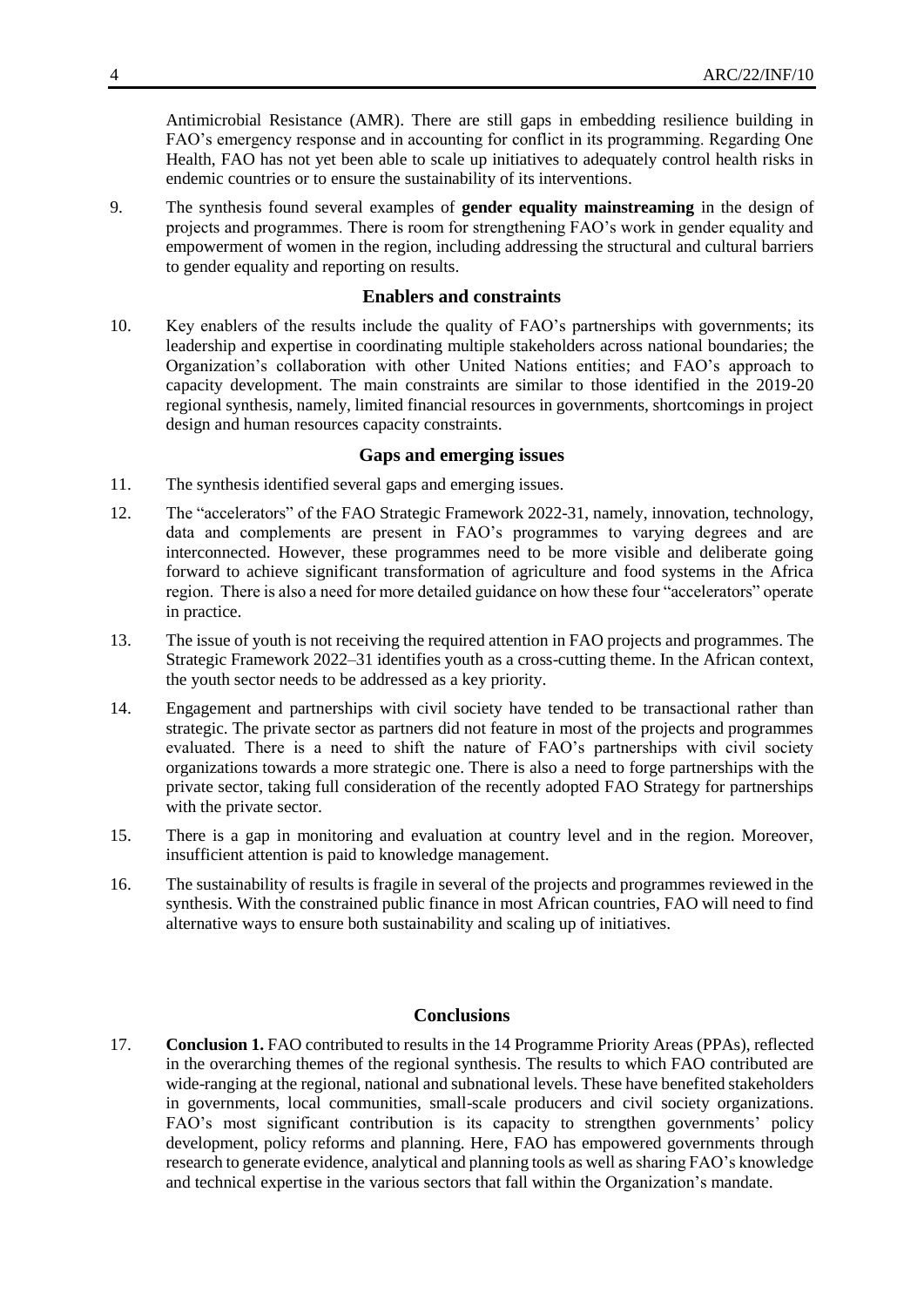- 18. Although the synthesis found many positive results, there is a recurring theme of the fragile sustainability of interventions since activities often do not continue once the project and funding end. A lack of funding was frequently cited as the reason for this. However, the issue of sustainability is also a reflection of FAO's default modality of execution through projects rather than adopting a more programmatic approach. The fragility of sustainability also reflects weaknesses in project design which has not adequately planned for the project's future "after FAO". Another limitation is that positive results, such as the successful promotion of innovation and technology, are not scaled up in many instances as insufficient attention is paid to how to scale up interventions when they are designed. The absence of adequate strategies for scaling up is especially problematic in the case of zoonotic diseases and AMR as these pose a risk to the impact of other FAO interventions.
- 19. **Conclusion 2**. FAO's contribution to results in the region has been enabled by its strategic positioning as a trusted partner of governments in the region and by its technical expertise that supports counterpart ministries. It has leveraged its position as the lead technical organization of the United Nations in food and agriculture to convene multistakeholder platforms and policy dialogues. The participatory approaches that FAO has used in capacity development are important enablers as they increase ownership by governments and stakeholders. They also ensure that interventions are relevant to the country and the local context and needs. There are, however, several constraints that impact FAO's contribution to results negatively. In addition to financial and human resource constraints experienced by many governments on the continent, there is a need for technical expertise in FAO Country Offices that cannot always be filled by overstretched regional technical experts. Administrative delays were also identified as constraints in the evaluations.
- 20. **Conclusion 3**. The regional synthesis identified gaps and emerging issues that may be taken into consideration in improving FAO's performance in the region. The synthesis attempted to use the "accelerators" of the FAO Strategic Framework 2022-31 to understand how they contribute to results. There is a need for guidance on how these "accelerators" function in practice. The issue of youth needs to be prioritised, and young people should be treated as distinct stakeholders with agency. There are gaps in partnerships with non-state actors, as well as persistent gaps in monitoring and evaluation and knowledge management at country level, which limits organizational learning.

#### **Lessons learned**

- 21. **Lesson 1**. **It is imperative to have a good project design with a clear focus on sustainability as well as a FAO strategy for exit and scale-up. Projects need to be informed by and nested in medium-to-longer term programmes for greater impact.** The evaluations reviewed in the synthesis identified weaknesses in the design of projects, and this issue emerged in the previous synthesis. Characteristics of good project design include: i) participation of partners in the design process; ii) relevance of the design to the country or local context and needs of beneficiaries; iii) theory of change with explicit assumptions and risks; iv) coordination mechanisms identified at the design stage; v) appropriate indicators and mechanisms for tracking progress; vi) realistic targets and timeframes; and vii) sufficient budget to implement all the planned activities. Projects should also have an explicit exit strategy and an indication of how results will be sustained. If appropriate, a plan should be developed for how and by whom the intervention will be scaled up. A portfolio of well-designed stand-alone projects that are not clearly linked to a programme is less likely to have impact and sustainability than projects that form part of a soundly designed programme.
- 22. **Lesson 2**. **FAO Country Offices are at the front line and must be equipped for this critical role.** The evaluations reviewed highlighted the importance of FAO's technical expertise and leadership at the country level in achieving results. These are essential for FAO to positively influence the policy agenda and advocacy on normative issues. FAO's technical expertise and leadership are also essential for the Organization to contribute to, and lead in, discussions related to food and agriculture in the United Nations Strategic Development Cooperation Framework